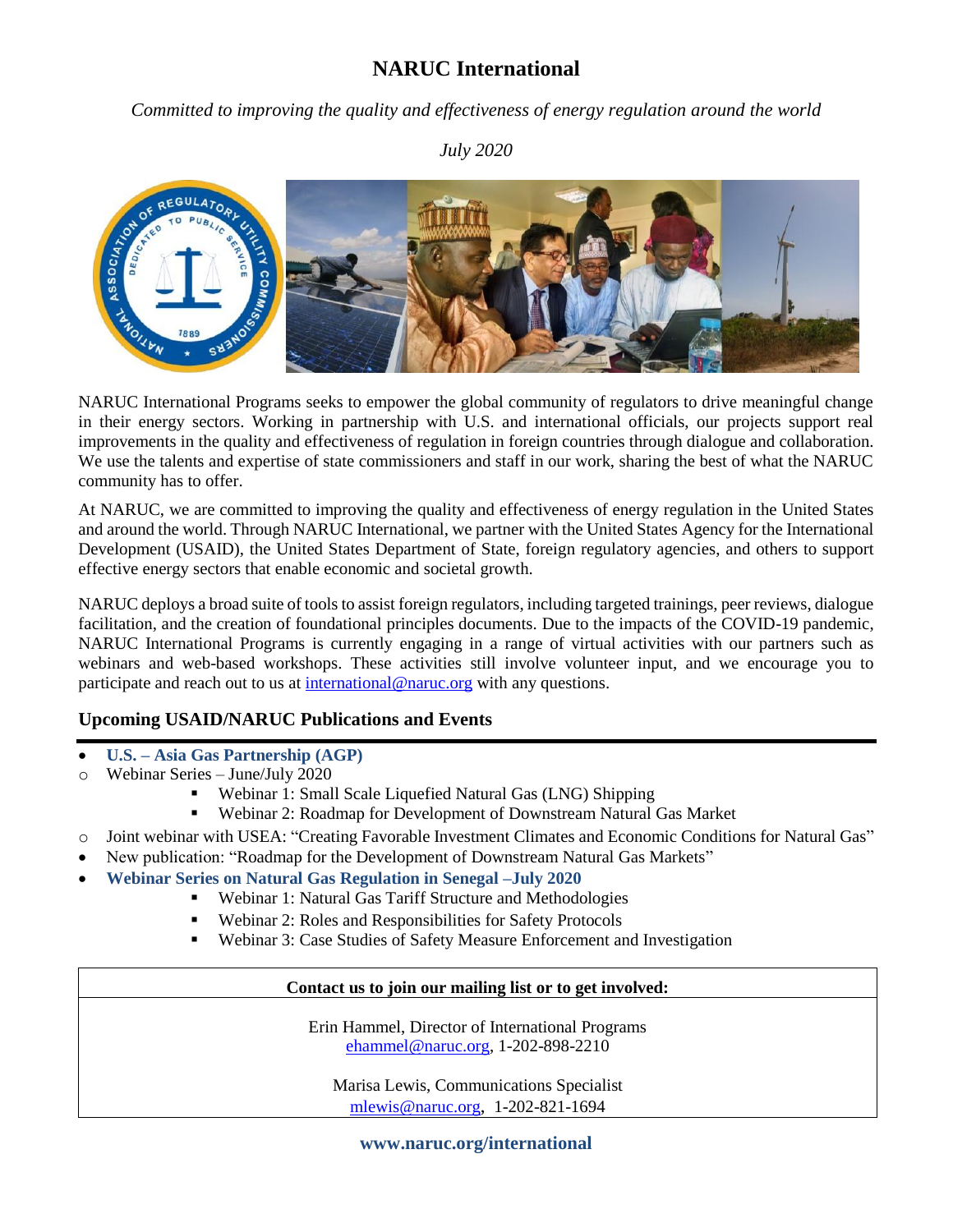# **NARUC International Programs**

# **USAID/NARUC Publications**

- Evaluating the Prudency of Cybersecurity Investments: [Guidelines for Energy Regulators](https://pubs.naruc.org/pub.cfm?id=9865ECB8-155D-0A36-311A-9FEFE6DBD077) (May 2020)
- The Utility Regulator's Role in Promoting Cybersecurity: [Resilience, Risk Assessment, and Standards](https://pubs.naruc.org/pub.cfm?id=C3597EE6-155D-0A36-31AC-3F82F33A665B) (Apr. 2020)
- [Exploring Africa's Mini Grid Tariff Methodology Assessment](https://pubs.naruc.org/pub.cfm?id=A1E7A0F1-155D-0A36-319F-8CBC8BE8B342)
- **Cost-Reflective Tariff Toolkit**
	- o [A Cost of Capital and Capital Markets Primer for](https://pubs.naruc.org/pub.cfm?id=CAD801A0-155D-0A36-316A-B9E8C935EE4D)  [Utility Regulators](https://pubs.naruc.org/pub.cfm?id=CAD801A0-155D-0A36-316A-B9E8C935EE4D) (Apr. 2020)
	- o [Regulatory Accounting: A Primer for Utility](https://pubs.naruc.org/pub.cfm?id=EE6402E5-155D-0A36-31F8-36FEBB6D4E44)  [Regulators](https://pubs.naruc.org/pub.cfm?id=EE6402E5-155D-0A36-31F8-36FEBB6D4E44) (Dec. 2019)
	- o [Promoting Transparency and Public Participation in](https://pubs.naruc.org/pub/F358864A-0EC2-9185-D0B5-5A6B9C13BEA6)  [Energy Regulation: A Communications Primer for](https://pubs.naruc.org/pub/F358864A-0EC2-9185-D0B5-5A6B9C13BEA6)  [Utility Regulators](https://pubs.naruc.org/pub/F358864A-0EC2-9185-D0B5-5A6B9C13BEA6) (Sep. 2019)
- [Developing A Regulatory Guide To Reviewing, Approving,](http://pubs.naruc.org/pub/6EC0F402-155D-0A36-31B3-9A007179AF00)  [And Monitoring Ten-Year Transmission Network](http://pubs.naruc.org/pub/6EC0F402-155D-0A36-31B3-9A007179AF00)  [Development Plans \(Southeast Europe Electricity Regulators\)](http://pubs.naruc.org/pub/6EC0F402-155D-0A36-31B3-9A007179AF00) (Feb. 2019)
- [Practical Guide to Women in Energy Regulation](https://pubs.naruc.org/pub/CAA05EA6-CDCE-3F80-DBF6-56F3A3C31C8F) (Jun. 2018)
- [The Practical Guide to the Regulatory Treatment of Mini-](https://pubs.naruc.org/pub/E1A6363A-A51D-0046-C341-DADE9EBAA6E3)**[Grids](https://pubs.naruc.org/pub/E1A6363A-A51D-0046-C341-DADE9EBAA6E3)** (Nov. 2017)

## **Recent Feature Stories**

- Ethiopian Regulator Drives Investment in the Energy Sector through Improved Financial Reporting (Estimated publication date - July 2020)
- International Cooperation through [Papua New Guinea Electrification](https://www.naruc.org/international/news/international-cooperation-through-papua-new-guinea-electrification-partnership-pep-assists-regulators-in-meeting-ambitious-energy-targets/)  [Partnership \(PEP\) Assists Regulators](https://www.naruc.org/international/news/international-cooperation-through-papua-new-guinea-electrification-partnership-pep-assists-regulators-in-meeting-ambitious-energy-targets/)  [in Meeting Ambitious Energy Targets](https://www.naruc.org/international/news/international-cooperation-through-papua-new-guinea-electrification-partnership-pep-assists-regulators-in-meeting-ambitious-energy-targets/) (Jun. 2020)
- Kenyan Regulators Advance Open [Access Market Framework and Rule to](https://www.naruc.org/international/news/kenyan-regulators-advance-open-access-market-framework-and-rule-to-expand-electricity-access-and-promote-regional-power-trade/)  [Expand Electricity Access and](https://www.naruc.org/international/news/kenyan-regulators-advance-open-access-market-framework-and-rule-to-expand-electricity-access-and-promote-regional-power-trade/)  [Promote Regional Power Trade](https://www.naruc.org/international/news/kenyan-regulators-advance-open-access-market-framework-and-rule-to-expand-electricity-access-and-promote-regional-power-trade/) (Jun. 2020)
- The Impact of the NARUC Women in [Energy Regulation Internship Program](https://www.naruc.org/international/news/the-impact-of-the-naruc-women-in-energy-regulation-internship-program-on-current-and-former-interns/)  [on Current and Former Interns](https://www.naruc.org/international/news/the-impact-of-the-naruc-women-in-energy-regulation-internship-program-on-current-and-former-interns/) (May 2020)
- Women in Energy Regulation [Internship Program Works](https://www.naruc.org/international/news/women-in-energy-regulation-internship-program-works-to-advance-gender-equity-in-africa/) to Advance [Gender Equity in Africa](https://www.naruc.org/international/news/women-in-energy-regulation-internship-program-works-to-advance-gender-equity-in-africa/) (May 2020)

## **Recent USAID/NARUC Webinars**

- **The Energy Regulator's Role in Mitigating the Impact of COVID-19** (740 registrants)
	- Slides:<https://bit.ly/NARUCSlides>
	- Recording:<https://youtu.be/BGhKY87xC3I>
- **Joint Webinar Series on Implications of the Global Pandemic on Tariff Design and Utility Finances**
	- Webinar 1: Regulatory Tariff Considerations due to the Pandemic (945 registrants)
		- Slides:<https://bit.ly/2MIKIi5>
		- Recording:<https://youtu.be/MrtbA1kqEtA>
		- Webinar 2: The Regulatory Role in Supporting Cybersecurity Investments (509 registrants)
			- Slides:<https://bit.ly/3d8sOzN>
			- Recording: https://youtu.be/GSMk 34Nb-E
		- Webinar 3: Transition Plans and Cost Recovery following the COVID-19 Pandemic (805 registrants)
			- Slides: <https://bit.ly/2Z6PI5S>
			- Recording: <https://youtu.be/zePTXzpzfts>
- **Web-based workshop: "Quality of Service Data Collection, Metrics Definitions, and Benchmarking in the U.S. and EU"**